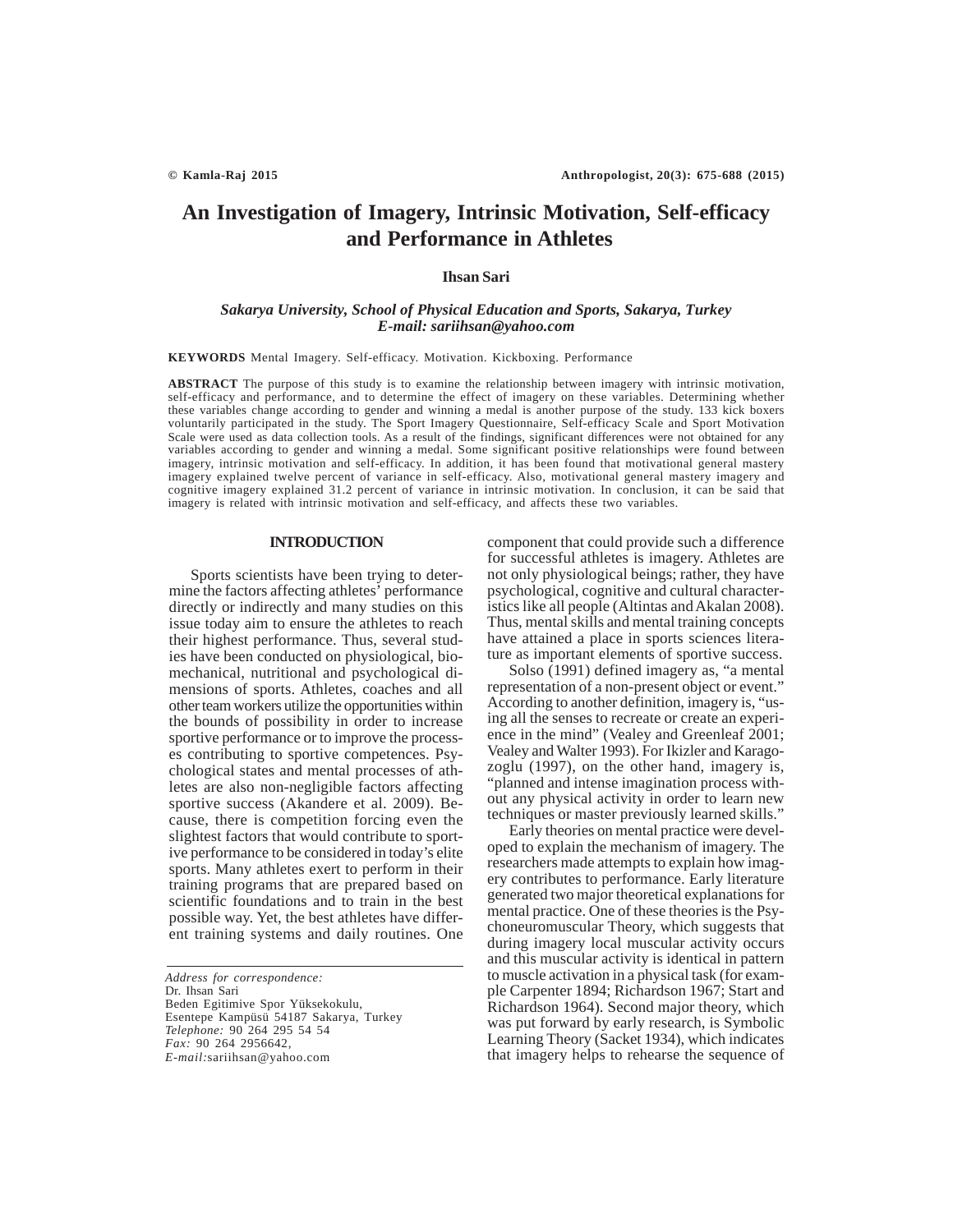movements, so the movements' patterns are coded in the central nervous system (Morris et al. 2005). However, these two theories are not enough sufficient to comprehensively explain imagery. Thus, researchers on Cognitive Theories of Imagery tried to explain the features of imagery by cognitive processes (for example, Paivio 1975; Lang 1977). Later, with the development of neurophysiological equipment, researchers started to have a better insight into the relationship between imagery and movement, and researches on Functional Equivalence Theories suggested that imagery and perception of imagery and movement are functionally equivalent (for example, Jeannerod 1994). Another explanation of how imagery can enhance sport performance is made by the studies on Psychological State Explanations, which suggest that imagery could affect athletes' motivation, self-confidence or arousal which in turn affects performance (See Morris et al. 2005 for a more detailed explanation of the imagery theories). The current research was conducted based on Psychological State Explanations. It could be said that imagining oneself successfully performing a task could contribute to expectation for success (or selfefficacy). Imagining successful tasks could also enhance athletes' motivation to practice their sports and to perform their skills. Because, every individual has an inherent desire to feel effective (Broeck et al. 2010) and to show his or her abilities, which are perceived to be enhanced by imagery.

Both physical and mental skills are developed by imagery. Physical adjustments such as improvement of the learned skills and correction of the mistakes can be ensured by imagery as well as psychological adjustments such as controlling feelings, increasing concentration and selfconfidence can be provided. It's crucial to create positive mental images for athletes to become successful and to utilize imagery sufficiently, because positive images influence athletes' actions positively (Kizildag 2007). Certain neural and cognitive changes occur in athletes applying imagery applications. For example, an experimental research showed that imagery use resulted in improvements in the running performance of college students (Yelverton 2014). Positive outcomes can be obtained for athletes through changes obtained as a result of imagery. For example, in a recent research it was found that mental training techniques involve channeling the athlete's attitude towards the self, thus increasing self-awareness, which leads to analyzing personal performance (Moraru et al. 2015). Besides, as noted above, imagining a technique or tactic mentally before the competition, may increase self-confidence. In other words, applying a mental technique successfully can have a positive influence on self-confidence. Moreover, athletes practice what they'll do in the competition by such mental applications and this practice is like a mental warm-up exercise for the forthcoming competition. In addition to these, it is mentioned that imagery is also related with exercise behavior and exercise self-efficacy (Giacobbi et al. 2005).

Early researchers tried to explain whether mental practice works in a sport setting. Therefore, pre- and post-test designs were used in the previous studies. In these studies, the effectiveness of physical practice, no practice and a combination of physical-mental practice were tested. The aim was to discover which application was the best for performance enhancement. Most studies showed that mental practice was more effective than no practice and less effective than physical practice (Morris et al. 2005: 32). As stated above, one of the theories of mental imagery is Psychological State Explanations in which it is stated that imagery could affect motivation and self-efficacy.

Bandura (1978, 1989) derived his Social Cognitive Theory by putting forward that people learn within the environment where they observe the social resources. People obtain information from the sources they watch and then decide to imitate, mutate, or disregard these observed action (Banks and Mhunpiew 2012). Self-efficacy is theorized to be the most important component of the broader framework of Social Cognitive Theory (Bandura 1986).

Self-efficacy is the belief of an individual to conclude any kind of work or task successfully. Furthermore, it can also be expressed as the belief to ability and skills to affect events that take place in the life (Bandura 1977, 1997). Self-efficacy can affect many things related with skills and abilities of individuals. High self-efficacy can provide higher performances and can make individuals more productive and comfortable even in so difficult and stressful tasks. Individuals with low confidence perceive and overrate works that they will do as harder than its reality. Therefore, higher self-efficacy can be said to affect perfor-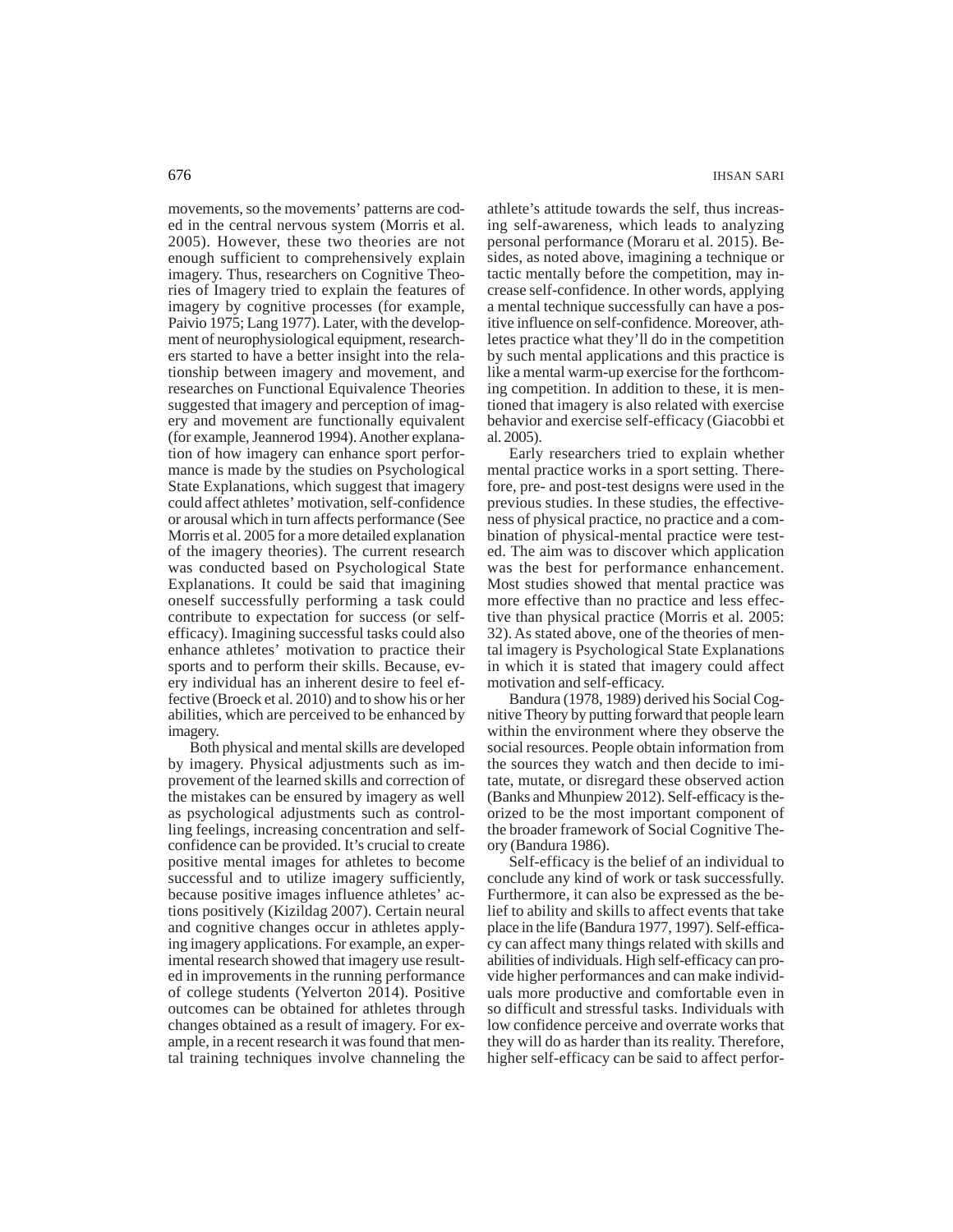mance and provide success for individuals (Yilmaz et al. 2010). For example, high self-confidence, which is similar to high self-efficacy, was also reported to be associated with mental toughness and flow (Carter 2013).

The power of Bandura's theory of perceived self-efficacy is that it integrates the sources of self-efficacy belief, the structure and the function of it in one conceptual framework. In short, the theory clarifies all the complex processes regarding self-efficacy belief (Bandura 1997). Selfefficacy belief develops as a result of the many experiences in life, and social relationships are the main factors, which influence it. There are four different sources of information, which determine the strength of self-efficacy (Bandura 1997). These four types of sources are, (1) "Mastery experiences", which is a direct indicator of one's capabilities, is a most effective component forming self-efficacy. It refers to successful experiences or failure. (2) "Social modeling", which forms self-efficacy belief by observing other individuals around, is the second source of selfefficacy. Seeing people similar to oneself succeed by perseverant effort, results in an increase in the observer's belief in their own abilities. (3) "Social persuasion" refers that people give feedback regarding one's capabilities and it could also alter self-efficacy belief of individuals. It was stated that realistic boosts in efficacy could lead individuals to exert greater effort in their activities. (4) "Physical-Emotional states", is stated to be an indicator of an individual's vulnerability to dysfunction. People rely on their physical and emotional states in judging their efficacy. They perceive their emotional arousal and tension as indicators of personal vulnerability. For example, in practicing physical activities, which involve strength and stamina, people could interpret fatigue, aches, and pains, as indicators of their low physical efficacy (Brouwers and Tomic 2000; Bandura 2011).

When literature is examined, self-efficacy perception is seen to be one of the main determinants of human behavior and in particular behavior changes. In addition to this, Bandura known with his extensive studies expresses that our trust in our capabilities affects our attitudes and motivation and our success directly (Henson et al. 2001). Self-efficacy perception may also contribute to cognitive development and cognitive functioning (Bandura 1993). For example, Schunk and Pajares (2001) state that self-efficacy affects academic motivation, learning and success of individuals in their studies.

According to Bandura, self-efficacy affects a) the selection of activities of individual, b) the persistence of individual against difficulties, c) the level of efforts of individual and d) the performance of individual and this opinion continues to be subject to many researches. The research results validate Bandura and show that individuals with high self-efficacy about a situation make great efforts to accomplish a task, do not get back out easily when they face negativities and are persistent and patient (Kiremit and Gokler 2010: 42). It was stated and expressed that individuals with low self-efficacy avoid challenging tasks and immediately give up against difficulties. In addition, these people were observed to have more stress when compared to the others with high self-efficacy and become unsuccessful as a result of their low level of efforts (Pajares 2002). Moreover, it was also reported in a current research that self-efficacy dampens the anxiety level of athletes and mediates the effects of fear of injury on anxiety prior to athletes' competition (De Pero et al. 2013). However, although self-efficacy is linked with performance, it has frequently been overlooked within the relevant literature (Moritz et al. 2000; Wright and O'Halloran 2013). Especially, more research is needed to discover the features of self-efficacy in specific sports domains.

Another variable considered in line with the purposes of this study is motivation. Motivation is a process of aiming at a certain objective by means of an inside driving force and of displaying intentional behaviors. It's a force energizing and directing people's actions and behaviors, setting people in motion by using their basic and social needs, regularizing and accelerating people's behaviors, and driving them in a certain direction (Cicek 2005: 8). According to Weinberg and Gould (2003: 52), motivation is the direction and intensity of one's effort. According to another definition, on the other hand, motivation is "for an organism to get ready to roll by means of its urges or needs, to act purposefully and to relax after achieving its goal" (Emir and Kanli 2009: 64). The way of acting is related to the motivation of person. The extent of one's love for his or her daily jobs, the extent of effort he or she makes or the degree of commitment to his or her job, are all related to motivation (Konter 1995: 6). Similarly, the extent of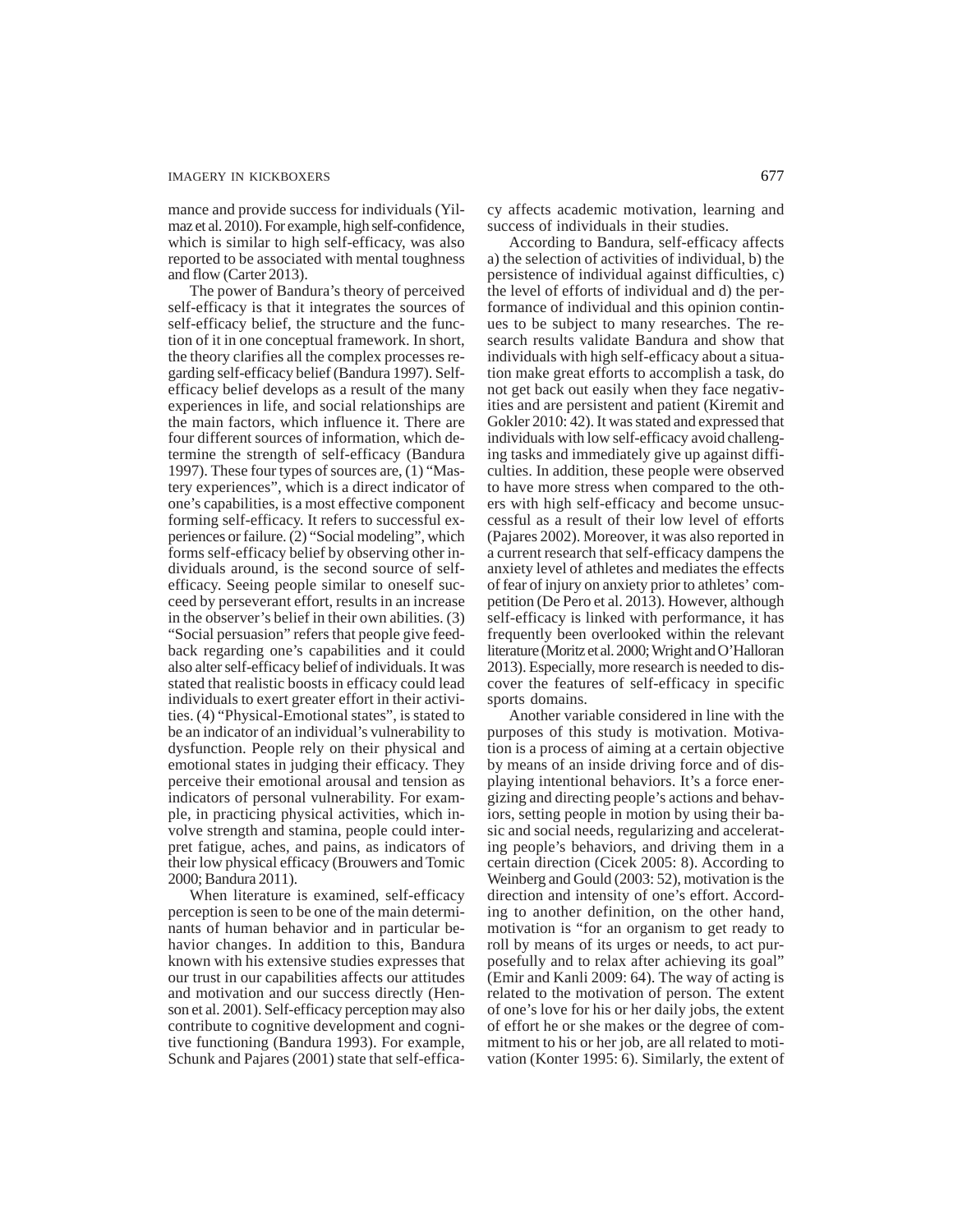effort athletes make in trainings, the greatness of their desire to win in competitions and whether they join in sportive activities voluntarily are related to their motivation.

There are many motivation theories in literature analyzing the motives of human behaviors. In other words, explaining the motivation of people. Some of them assert that there are individual targets and needs shaping human behavior (for example, Maslow 1954; Murray 1938; Alderfer 1972; McClelland 1961; Herzberg 1966). Process theories, on the other hand, examine dynamic factors affecting motivation (for example, Hull 1951; Vroom 1964; Porter and Lawler 1968; Porter et al. 1975; Locke 1968; Heider 1958; Adams 1965). All these theories include different explanations to understand the motives behind human behaviors better and to ensure behavioral change required in certain fields such as education, sports, administration and health.

Another theory of motivation is Self-determination Theory (SDT). It is a macro theory of human motivation and addresses some basic issues such as personality development, self-regulation, the basic psychological needs, life goals and aspirations, energy and vitality, non-conscious processes, culture to motivation, and social, the effect of environments on motivation, affect, behavior, and wellbeing in a wide range of domains including sports (Deci and Ryan 2008).

SDT stated that meeting basic psychological needs of individuals is important in achieving the potential upper limits of individuals (Deci and Ryan 1985, 2000). There are three basic psychological needs according to the self-determination theory. These are 'need for autonomy', 'competence' and 'relatedness'. Need for autonomy means individual's behavior to be freely selected by himself or herself rather than imposed from outside. Competence refers to the need of being effective and sufficient in behaviors. Relatedness expresses the needs indicated for all people such as belonging, intimacy and connectedness (Church et al. 2013).

SDT (Deci and Ryan 1985, 2000) explains individuals' motivation, its causes, and consequences (Gillet et al. 2010). Furthermore, it was stated that SDT is the most accepted motivational theory today (Ruiz-Juan and Sancho 2012). Many early theories of motivation have treated motivation primarily as a unitary concept, focusing on the overall amount of motivation that people have for their behaviors. However, SDT examined different types of motivation (Deci and Ryan 2008). Stanley et al. (2012) reported that governing behavior vary along a continuum of self-determination ranging from behaviors that are externally controlled to those which are fully autonomous in nature. Amotivation is placed on the left side of the continuum and it is a state reflecting a lack of intention to engage in behavior; intrinsic motivation is placed on the opposite edge of the continuum and refers to the engagement in behavior for sheer pleasure, satisfaction, and enjoyment (Ryan and Deci 2002). The third motivation type is extrinsic motivation, which is placed between amotivation and intrinsic motivation, representing that the behavior is engaged to derive some kind of rewards that are external to the activity (Vallerand 2004).

As is understood from the explanations, being motivated by intrinsic forces is likely to produce more positive results (intrinsic motivation) (Hollembeak and Amorose 2005; Vallerand and Losier 1999; Ryan et al. 1990; Vallerand and Bissonnette 1992; Morris and Summers 1995). Because when individuals are motivated intrinsically, their activities are fully based on intrinsic forces and their desires. Besides, behaviors based on extrinsic forces are not regarded interesting, so they may not be preferred if not providing benefit (Ryan and Deci 2002). According to Hagger and Chatzisarantis (2007), giving depth to the subject with their efficient explanations, when people determine extrinsic objectives such as financial achievement, physical appearance and reputation, they link success to extrinsic focuses. Instead, acting for intrinsic objectives would produce more positive results (Hagger and Chatzisarantis 2007). From this viewpoint, some researchers defined the highest level of intrinsic motivation as "flow." In other words, they described the highest level of intrinsic motivation as "the optimal psychological state and a deeply pleasurable experience" (Karageorghis and Terry 2010). That's why intrinsic motivation is an important psychological element and should be revealed with all aspects.

Today, the importance of comprehending the dynamics of sportive behaviors is understood very well. Although one's motivation is generally determined by his or her beliefs, thoughts and values, it's stated that social context also plays a determinant role (Keegan et al. 2010). For example, the researchers have indicated that coaches' autonomy support (Gillet et al. 2010), per-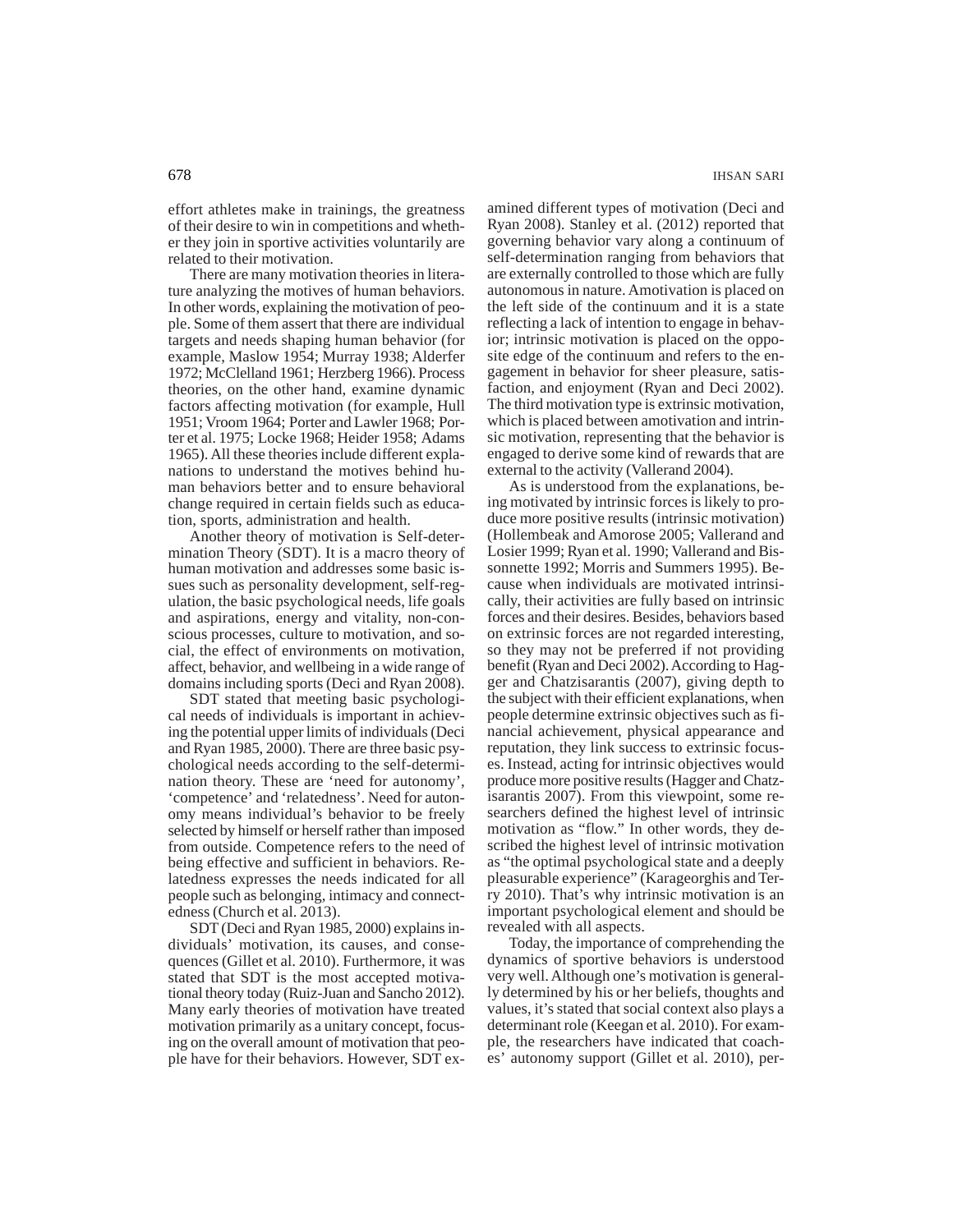ceived support availability from teammates (De-Freese and Smith 2013), perfectionism (Mouratidis and Michou 2011), perceived competence and perceived autonomy (Banack et al. 2011), feedback after a relatively good performance (Badami et al. 2011), coaching behavior (Amorose and Horn 2000; Hollembeak and Amorose 2005), and perceived motivational climate, (Ahmadi et al. 2012) link to motivation. However, potential effect of other determinants such as imagery should also be examined. Determining the relationship between imagery and motivation in specific sport domains could provide an insight into components of imagery applications and how people behave in a certain way.

This research is aimed to determine the relationship between imagery with intrinsic motivation, self-efficacy and performance in kickboxers and to ascertain the impact of imagery on these variables. Mentioning closely related studies when establishing the research hypothesis would clarify the issue better. For example, Bandura's Social Cognitive Theory (Bandura 1977, 1997) asserts that imagery can affect self-efficacy because imagining previous successful experiences has an influence on self-efficacy perception. Similarly, certain studies set forth that imagery can be related with self-confidence (Moritz et al. 1996; Munroe-Chandler et al. 2008; Hall et al. 2009; Williams and Cumming 2012; Mamassis and Dogamis 2004; Williams and Cumming 2015), self-efficacy (Munroe-Chandle et al. 2008; Jenny et al. 2014; Parkerson 2015) and performance (Short et al. 2001; MacIntyre and Moran 2007; Weinberg 2008; Kanthack et al. 2014). It was found in a research that mental imagery planned and performed with physical training is more useful that only physical training (Ozdal et al. 2013). However, an athletes' age should be taken into account in imagery application. A recent research showed that an imagery application is not effective for skill development in children aged between 9 and 13. In addition, a current research also showed that imagery is also effective to increase problem-solving skills (Aldemir et al. 2014).

Many studies that aim to describe the imagery process and its consequences in a sport context have been conducted so far. The findings of these studies support the opinion that imagery may affect physical performance and psychological factors, which may be in relation with physical performance (Morris et al. 2005). However, the relationship between imagery and intrinsic motivation has not been revealed and has not been fully set forth due to insufficient number of studies in this area. It was stated in a previous study on this issue that athletes who use imagery, determine higher targets, have more realistic expectations and remain more connected to their training programs (Martin and Hall 1995). It could be said that this research emphasizes the relationship between imagery and intrinsic motivation. Considering the advantages of doing an activity because of the intrinsic reasons (Vallerand and Losier 1999), the necessity of researching the effect of imagery on intrinsic motivation arises. In another study conducted in exercise participants, it was found that imagery is related to motivation, intention to exercise and exercise behavior (Stanley et al. 2012). In addition, despite the fact that the relationship between imagery, self-efficacy and performance has been mentioned in some previous studies, the validity of it in samples with different characteristics (sport history, sportive experience period, type of sports branch, age, gender cultural background and environment) has not been described and revealed extensively.

### **Objectives of the Research**

The purpose of this study is to examine the relationship between imagery with intrinsic motivation, self-efficacy and performance and determine the effect of imagery on these aforementioned variables. The other purposes of this research are to investigate imagery, intrinsic motivation and self-efficacy scores according to gender and winning a medal in the competition.

#### **MATERIAL AND METHODS**

### **Participants**

142 kickboxing contestants voluntarily participated to the research. After deleting the data with missing values and incorrect answering, 133 participants whose mean age was 19.70 (SD=4.84) were selected as the research sample. Some other characteristics of the participants can be seen on Table 1.

### **Instruments**

*Sport Imagery Questionnaire (SIQ):* It was used in order to measure mental imagery. It can measure imagery utilization. The scale was orig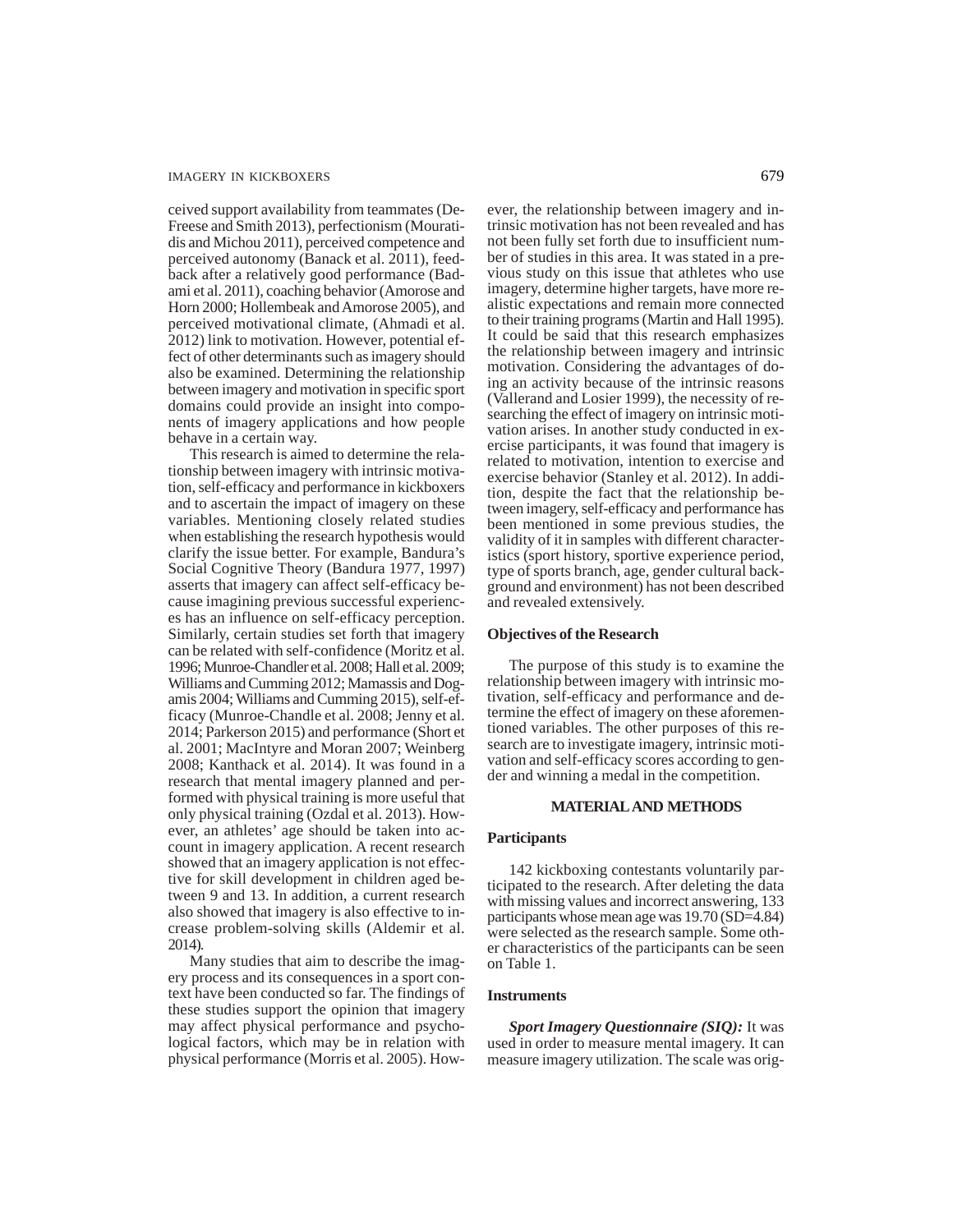inally developed by Hall et al. (1998). Language adaptation of this scale into Turkish was done by Kizildag (2007). The scale has 21 items, which were scored on a 7-point Likert scale. Test-retest reliability coefficients for the entire scale and the subscales were reported to be between 0.74 and 0.80, which are over the accepted level. Sport Imagery Questionnaire has 4 subscales, Cognitive Imagery, Motivational Specific Imagery, Motivational General Arousal Imagery, and Motivational General Mastery Imagery. Cronbach's alpha of the overall scale was found to be 0.82.

*Cognitive Imagery:* This imagery was used in order to mentally train specific sport skills, some general athletic skills, match strategies and plans. This type of imagery refers to mentally rehearsing some match routines. It also includes mentally mastering athletic skills, correcting mistakes and developing match tactics (Kizildag 2007). Cronbach's alpha of this subscale appeared to be 0.72.

*Motivational Specific Imagery:* Items of this subscale show that it covers some specific performance aims. Athletes imagine themselves winning, being congratulated for their good performance or feeling pride for their achievement and these types of imageries are categorized under this subscale (Kizildag 2007). Cronbach's alpha of this subscale was determined to be 0.72.

*Motivational General Arousal Imagery:* Items of this subscale measure the athletes' level of arousal. Using this type of imagery helps athlete control their emotions. This imagery regulates all emotions for athletes' benefit and contributes to athletes' emotional and physiological readiness for upcoming matches (Kizildag 2007). Cronbach's alpha of this subscale was 0.70.

*Motivational General Mastery Imagery:* This subscale measures the type of imagery that helps athletes overcome technical and tactical problems that they face. Athletes imagine what they will do in case of technical and tactical problems. This type of imagery prepares athletes for the matches, increases their self-confidence and helps them handle the problems easily. This imagery also covers higher level of motivational abilities and helps athletes become mentally stronger (Kizildag 2007). Cronbach's alpha of this subscale was 0.74.

*Self-efficacy* was measured by Self-efficacy Scale, which is a 5-point Likert scale and has 17 items. The original scale was developed by Sherer et al. 1982). The language adaptation of the Selfefficacy Scale into Turkish was done by Yildirim and Ilhan (2010). Cronbach's alpha of Self-efficacy Scale was 0.78.

*Intrinsic Motivation:* It was assessed by Sport Motivation Scale (SMS), which was developed by Pelletier et al. (1995). The scale measures the motivation level of athletes. A language adaptation of the Sport Motivation Scale into Turkish was done by Kazak (2004). Li and Harmer (1996) reported support to combine intrinsic motivation items as one scale. Cronbach's alpha for 12 items intrinsic motivation scale was 0.92. This scale has two subscales, which are "intrinsic motivation to know and accomplish things" and "intrinsic motivation to experience stimulation."

*Intrinsic Motivation to Know and Accomplish Things:* Items of this subscale cover the process of learning new skills and accomplishing them. Knowing the certain skills and successfully performing them increases athletes' motivation towards their sports*.* Cronbach's alpha of this subscale for the current study appeared to be 0.90.

*Intrinsic Motivation to Experience Stimulation:* This sub-scale has 12 items that measure the extent to which athletes engage in an activity to experience stimulating sensations such as sensory pleasure, pride fun and excitement. Higher scores on this scale represent being intrinsically motivated for a certain sport to live exciting experiences. Cronbach's alpha of this subscale was determined to be 0.69.

*Performance:* Kickboxing contestants' performance was measured according to their rankings in the competitions. The official ranking document was obtained from the referee board of the competition.

### **Data Collection**

Athletes were approached in the national kickboxing championship of 2011. Necessary permissions were obtained before the data collection process. Then, athletes were informed that participation was voluntary and all information gathered would only be used for scientific purposes. The data was collected in faceto-face interactions.

### **Data Analysis**

The data obtained from the athletes was analyzed by SPSS 17.0 package program. Descrip-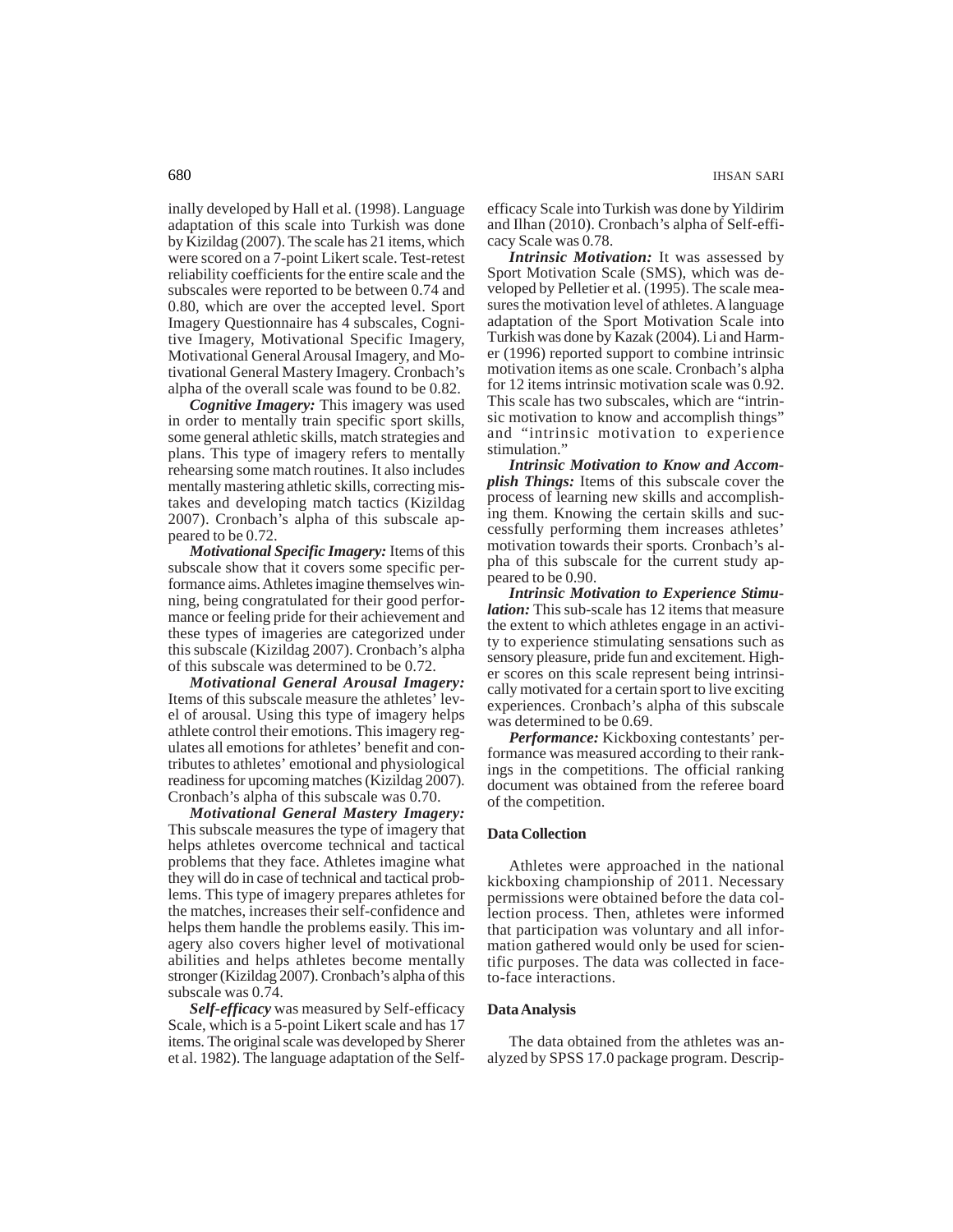tive statistics technique and frequency analysis were used to describe the demographic characteristics of the participants and the basic features of the data. The differences according to gender and obtaining a medal from the competition were evaluated by independent samples ttest. Pearson's correlation analysis was used to examine whether there is a linear relationship between the variables. The contribution of mental imagery to intrinsic motivation and self-efficacy was assessed by stepwise regression analysis. The level of significance was determined to be .05.

# **RESULTS**

The results of frequency analysis showing the features of the kickboxing contestants regarding their gender, age and status of obtaining a medal can be seen on Table 1.

**Table 1: Characteristic of participants**

| <i>Characteristics</i>  | N   | $\%$ |
|-------------------------|-----|------|
| Gender                  |     |      |
| Male                    | 91  | 68.4 |
| Female                  | 42  | 31.6 |
| Total                   | 133 | 100  |
| Medal in the Tournament |     |      |
| Got medal               | 71  | 53.4 |
| No medal                | 62  | 46.6 |
| Total                   | 133 | 100  |
| Age                     |     |      |
| $16 - 18$               | 73  | 54.9 |
| 19-20                   | 20  | 1.5  |
| $21 - 22$               | 16  | 12   |
| $23 - 24$               | 6   | 4.5  |
| $25 - 33$               | 18  | 13.5 |
| Total                   | 133 | 100  |

Participants consisted of 91 males (68.4%) and 42 females (31.6%). 71 of the participants (53.4%) got a medal ( $1<sup>st</sup>$ ,  $2<sup>nd</sup>$ ,  $3<sup>rd</sup>$  or  $4<sup>th</sup>$  place) and 62 of them (46.6%) were not in the first 4 positions of their weight category. There were 73 athletes (54.9 percent) in the age group of 16 to 18years of age, 20 athletes (15%) in the age group of 19 to 20, 16 athletes (12%) in the age group of 21 to 22, 6 athletes (4.5%) in the age group of 23 to 24 and 18 athletes (13.5%) in the age group of 25 to 33. The descriptive statistics of age, mental imagery, self-efficacy, IM and Cronbach's alpha values can be seen in Table 2.

Independent samples t-test results between males and females according to their mental imagery, self-efficacy and IM are presented in Table 3.

There was not any significant difference of cognitive imagery, motivational specific imagery, self-efficacy, motivational general arousal imagery, motivational general mastery imagery, intrinsic motivation to know and accomplish things, intrinsic motivation to experience stimulation and intrinsic motivation scores between males and females ( $p$  $> 0.05$ ).

Independent samples t-test results for mental imagery, self-efficacy and IM according to obtaining a medal in the competition can be seen in Table 4.

There was not any significant difference of cognitive imagery, motivational specific imagery, self-efficacy, motivational general arousal imagery, motivational general mastery imagery, intrinsic motivation to know and accomplish things, intrinsic motivation to experience stimulation and

**Table 2: Minimum, maximum, mean and standard deviation values of variables and Cronbach's alphas of the scales**

|                                                   | N   | Min | Max | Mean  | SD    | Cronbach's<br>alpha |
|---------------------------------------------------|-----|-----|-----|-------|-------|---------------------|
| Age                                               | 133 | 15  | 42  | 19.70 | 4.84  |                     |
| Cognitive imagery                                 | 133 | 3   |     | 5.21  | 0.88  | 0.72                |
| Motivational specific imagery                     | 133 |     |     | 5.14  | 1.19  | 0.72                |
| Motivational general arousal imagery              | 133 |     |     | 4.41  | 1.41  | 0.70                |
| Motivational general mastery imagery              | 133 |     |     | 5.46  | 1.27  | 0.74                |
| Self-efficacy                                     | 133 | 4   | 83  | 57.71 | 10.85 | 0.78                |
| IM to know and accomplish things                  | 133 | 23  | 56  | 44.54 | 9.54  | 0.90                |
| Intrinsic motivation to experience<br>stimulation | 133 | 11  | 28  | 21.79 | 4.68  | 0.69                |
| $IM^*$                                            | 133 | 34  | 84  | 66.33 | 13.64 | 0.92                |

\* IM = Intrinsic motivation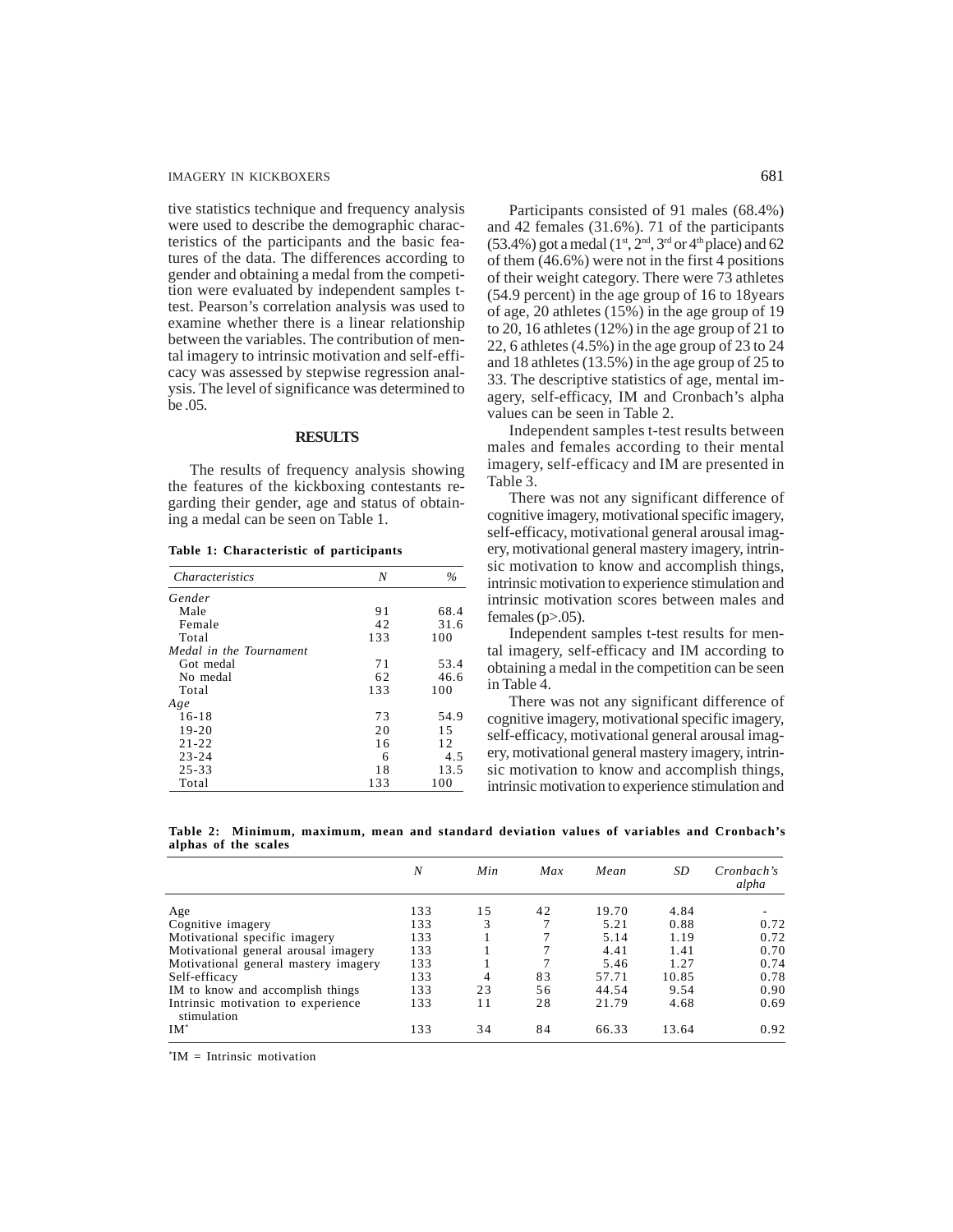|                                               | Gender | N  | Mean  | Std.<br>deviation | $\boldsymbol{p}$ |
|-----------------------------------------------|--------|----|-------|-------------------|------------------|
| Cognitive imagery                             | Male   | 91 | 5.16  | 0.87              | 0.35             |
|                                               | Female | 42 | 5.31  | 0.92              |                  |
| Motivational specific imagery                 | Male   | 91 | 5.00  | 1.24              | 0.53             |
|                                               | Female | 42 | 5.43  | 1.04              |                  |
| Motivational general arousal imagery          | Male   | 91 | 4.28  | 1.44              | 0.13             |
|                                               | Female | 42 | 4.69  | 1.32              |                  |
| Motivational general mastery imagery          | Male   | 91 | 5.48  | 1.30              | 0.78             |
|                                               | Female | 42 | 5.41  | 1.22              |                  |
| Self-efficacy                                 | Male   | 91 | 57.90 | 10.83             | 0.77             |
|                                               | Female | 42 | 57.30 | 11.00             |                  |
| IM <sup>*</sup> to know and accomplish things | Male   | 91 | 45.00 | 9.23              | 0.42             |
|                                               | Female | 42 | 43.55 | 10.22             |                  |
| IM to experience stimulation                  | Male   | 91 | 21.79 | 4.47              | 0.99             |
|                                               | Female | 42 | 21.79 | 5.18              |                  |
| IM                                            | Male   | 91 | 66.80 | 13.00             | 0.57             |
|                                               | Female | 42 | 65.33 | 15.06             |                  |

#### **Table 3: Gender differences of variables**

\* IM =Intrinsic motivation

### **Table 4: The difference of variables according to having a medal**

|                                               | Place       | N  | Mean  | Std.<br>deviation | p   |
|-----------------------------------------------|-------------|----|-------|-------------------|-----|
| Cognitive imagery                             | Got a medal | 71 | 5.19  | .91               | .83 |
|                                               | No medal    | 62 | 5.23  | .85               |     |
| Motivational specific imagery                 | Got a medal | 71 | 5.21  | 1.21              | .45 |
|                                               | No medal    | 62 | 5.06  | 1.18              |     |
| Motivational general arousal imagery          | Got a medal | 71 | 4.31  | 1.38              | .40 |
|                                               | No medal    | 62 | 4.52  | 1.45              |     |
| Motivational general mastery imagery          | Got a medal | 71 | 5.44  | 1.13              | .89 |
|                                               | No medal    | 62 | 5.47  | 1.42              |     |
| Self-efficacy                                 | Got a medal | 71 | 56.54 | 9.09              | .18 |
|                                               | No medal    | 62 | 59.06 | 12.50             |     |
| IM <sup>*</sup> to know and accomplish things | Got a medal | 71 | 44.10 | 9.80              | .56 |
|                                               | No medal    | 62 | 45.05 | 9.29              |     |
| IM to experience stimulation                  | Got a medal | 71 | 22.08 | 4.70              | .45 |
|                                               | No medal    | 62 | 21.46 | 4.68              |     |
| IM                                            | Got a medal | 71 | 66.18 | 14.03             | .89 |
|                                               | No medal    | 62 | 66.51 | 13.30             |     |

\* IM = Intrinsic motivation

intrinsic motivation scores according to having a medal  $(p>0.05)$ .

The result of the Pearson's correlation analysis among age, category (kg), performance, mental imagery, self-efficacy and IM is presented in Table 5.

Pearson's correlation analysis showed that self-efficacy was positively correlated with cognitive imagery (r=.272), motivational general mastery imagery (r= .356), intrinsic motivation to know and accomplish things  $(r=.307)$ , intrinsic motivation to experience stimulation (r= .270) and intrinsic motivation ( $r = .307$ ), ( $p < .05$ ).

Intrinsic motivation appeared to be correlating with cognitive imagery (r= .529), motivational specific imagery (r= .357), motivational general mastery imagery ( $r=451$ ), self-efficacy ( $r=307$ ), intrinsic motivation to know and accomplish things (r= 980) and intrinsic motivation to experience stimulation ( $r = .916$ ), ( $p < .05$ ). Other significant correlations can be seen as bold in Table 5.

The result of the regression analysis regarding contribution of mental imagery to self-efficacy can be seen on Table 6. Using stepwise method, a significant model emerged:  $F(1.131) =$ 18.986, p<.001. The model explains twelve per-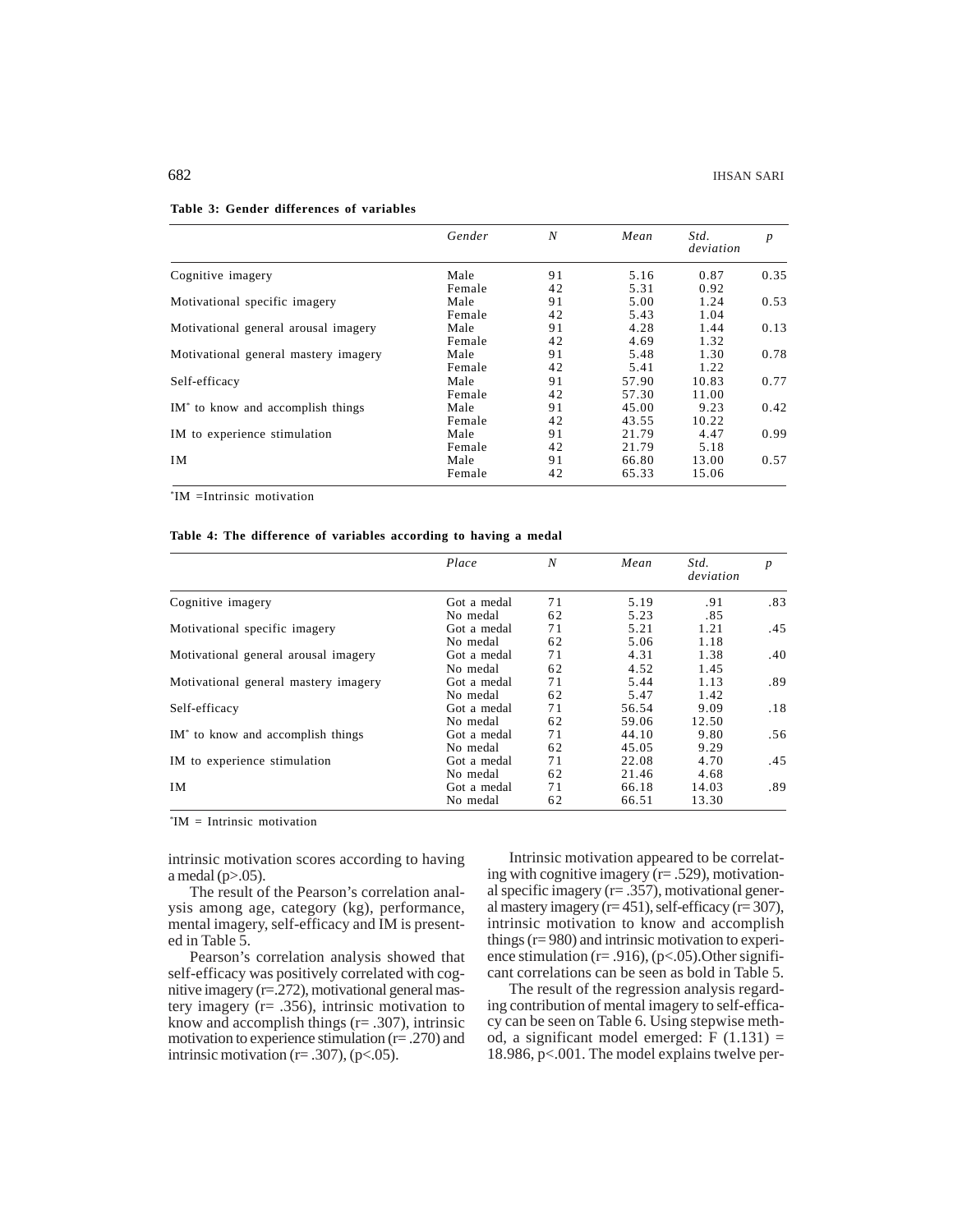| Table 5: Pearson's correlation among variables |  |  |  |  |  |  |
|------------------------------------------------|--|--|--|--|--|--|
|------------------------------------------------|--|--|--|--|--|--|

|                  |          | 2       | 3       | $\overline{4}$           | .5        | 6                        | 7         | 8        | 9                              | 10 |
|------------------|----------|---------|---------|--------------------------|-----------|--------------------------|-----------|----------|--------------------------------|----|
| $1)$ Age         |          |         |         |                          |           |                          |           |          |                                |    |
| 2) Category      |          |         |         |                          |           |                          |           |          |                                |    |
| (Kg)             | $.360**$ | -       |         |                          |           |                          |           |          |                                |    |
| 3) Performance   | .012     | $-.036$ |         |                          |           |                          |           |          |                                |    |
| 4) CI            | $.172*$  | $-.011$ | $-.012$ | $\overline{\phantom{a}}$ |           |                          |           |          |                                |    |
| 5) MSI           | .079     | .024    | $-.011$ | $.562**$                 |           |                          |           |          |                                |    |
| 6) MGAI          | $-.052$  | $-.146$ | $-.152$ | $.177*$                  | $.215*$   | $\overline{\phantom{a}}$ |           |          |                                |    |
| 7) MGMI          | .103     | $-.099$ | $-.031$ | $.518**$                 | $.324***$ | .121                     |           |          |                                |    |
| 8) Self-efficacy | .104     | .035    | .049    | $.272**$                 | .063      | $-.091$                  | $.356***$ |          |                                |    |
| 9) IMtoKAT       | .154     | $.186*$ | .146    | $.523**$                 | $.321***$ | .012                     | $.458***$ | $.307**$ |                                |    |
| 10) IMtoES       | .116     | .038    | $-.003$ | $.476***$                | $.386***$ | .009                     | $.383***$ | $.270**$ | $.819**$                       |    |
| $11)$ IM         | .147     | .143    | .101    | $.529**$                 | $.357***$ | .011                     | $.451***$ | $.307**$ | $.980^{**}$ .916 <sup>**</sup> |    |

\*\*p<0.001  $~^{\circ}p<0.05$ 

CI =Cognitive Imagery, MSI = Motivational Specific Imagery, MGAI = Motivational General Arousal Imagery, MGMI = Motivational General Mastery Imagery, IMtoKAT = IM\* to Know and Accomplish Things, IMtoES = IM to Experience Stimulation, IM = Intrinsic motivation

cent of the variance in self-efficacy (adjusted  $\mathbb{R}^2$ )  $= .120$ ).

**Table 6: Regression analysis predicting selfefficacy**

|                                              | SE B |      |        |
|----------------------------------------------|------|------|--------|
| Motivational general 3.04<br>mastery imagery | 0.7  | 0.36 | -.000* |

Dependent variable: Self-efficacy.

The contribution of mental imagery to intrinsic motivation was analyzed by the regression analysis the result of which is presented in Table 7. Stepwise regression analysis revealed a significant model:  $F(2.130) = 30.984$ , p<.001. The model explains 31.2 percent of the variance in intrinsic motivation (Adjusted  $R^2 = .312$ ).β values showed that cognitive imagery made a more important contribution to the model (β: .403) than motivational general mastery imagery (β: .243).

**Table 7: Regression analysis predicting intrinsic motivation**

|                                                              |                | SE B  |                      |                |
|--------------------------------------------------------------|----------------|-------|----------------------|----------------|
| Cognitive imagery<br>Motivational general<br>mastery imagery | 6.236<br>2.608 | 1.305 | $.906$ $.243$ $.005$ | $.403$ $.000*$ |

Dependent variable: Intrinsic motivation

### **DISCUSSION**

According to the t-test results, the scores of imagery, intrinsic motivation and self-efficacy

have no difference between the female and male. Many sports environments have intense masculine characteristics and thus, women are underrepresented especially in certain sports. Moreover, a macho sports culture may encourage sexist, misogynistic, and homophobic behaviors and cause women to have a lower level of self-efficacy perception (Leaper and Friedman 2007). In parallel with this view, Lirgg (1991) mentioned that the females had a lower score of physical activity self-efficacy compared to the males. Yet, the findings of this research are not similar with the findings of the studies of Leaper and Friedman (2007) and Lirgg (1991).

Considering imagery, intrinsic motivation and self-efficacy depending on whether to win a medal in the competition, no significant difference was found. There are findings in relevant literature that high scores of imagery, intrinsic motivation and self-efficacy have positive results (for example Bar-Eli et al. 2001; Jones and Viamontes 2010; Nyberg et al. 2006; Harrison et al. 1997; Canpolat and Cetinkalp 2011). Moreover, relevant research also showed that imagery and mental training applications are useful for positive outcomes in a sports context (Williams and Cumming 2015; Ozdal et al. 2013; Aldemir et al. 2014; Parkerson 2015; Yijing et al. 2015). Thus, finding no difference in terms of winning medal can be regarded as an unexpected result in this study because the construction phase of this research was based on the idea that the scores of imagery, intrinsic motivation and self-efficacy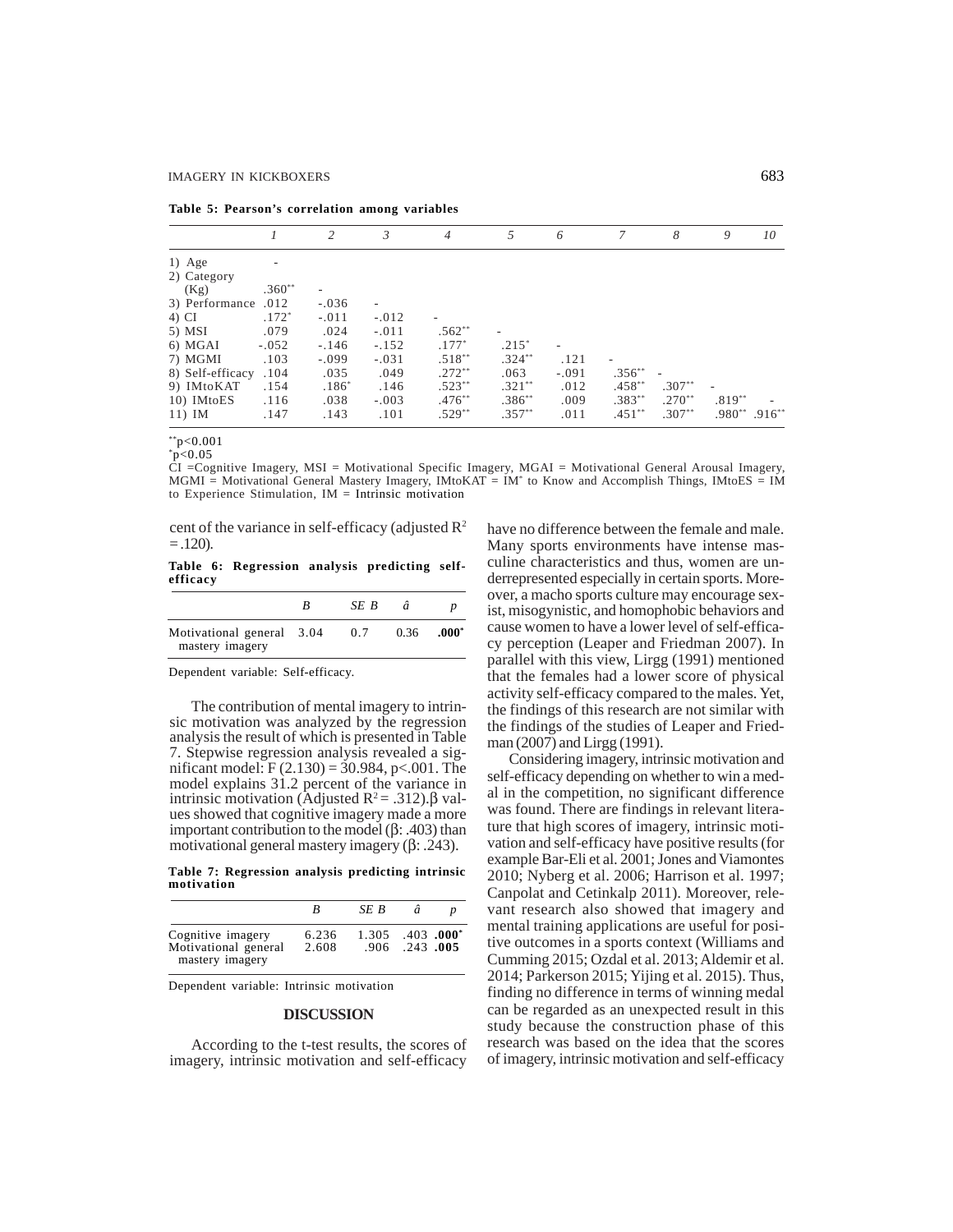of the athletes who have obtained a medal might be higher than the others' scores. The reason for winning a medal need not have an impact on the variables may be due the fact that this is not an experimental study. Athletes participating in the research answered in the questionnaire how frequently they apply imagery. Thus, it's possible to determine by experimental studies on this issue to what extent imagery, intrinsic motivation and self-efficacy influence sportive performance in similar sport context. It's also possible to obtain the programs that would produce the most efficient result in terms of sample group characteristics by means of different imagery applications and mental trainings.

According to the results of correlation analysis in order to determine the relationship between imagery and its sub-dimensions with the other variables that have been examined in the research, some sub-dimensions of imagery are found to show significant correlation with intrinsic motivation and self-efficacy. According to the results of regression analysis aimed at determining the imagery type(s) affecting the intrinsic motivation, self-efficacy and performance, motivational general mastery imagery describes twelve percent of the self-efficacy score. So, imaging what required to be done in technical and tactical problems, rethinking of competition strategies, techniques and plans to be applied contributes to self-efficacy. Considering the positive effects of high self-efficacy (Caliskan et al. 2010; Bouffard-Bouchard 1989; Bong 2001; Zajacova et al. 2005; Hepler and Chase 2008; Lane et al. 2003; Lane et al. 2004; Beauchamp et al. 2002; Logan et al. 2011; Dysvik and Kuvaas 2011), the imagery in kick boxers should be considered to affect self-efficacy.

According to results of second regression analysis, cognitive imagery and motivational general mastery imagery described 31.2 percent of variance in intrinsic motivation. So, rethinking of skills specific to the sports branch, some general sports skills and imagery of solutions to be applied in a case of potential and possible various problems and practicing competition strategies or techniques in mind contribute to intrinsic motivation. The reason of the effect of imagery on intrinsic motivation can be a desire of demonstrating skills as a result of imagery. In short, this finding obtained may be interpreted as direction and orientation of individuals to their sports because of intrinsic reasons as a result of imagery. Because of this mentioned contribution of imagery, an effect over the ratio of thirty one percent was found for intrinsic motivation.

When studies that have been conducted in the literature are examined, it has been stated that being motivated by intrinsic reasons against some activities may have more positive results when compared to not being motivated and/or extrinsic motivation (Hollembeak and Amorose 2005; Vallerand and Losier 1999; Ryan et al. 1990; Vallerand and Bissonnette 1992; Morris and Summers 1995). Because, high intrinsic motivation means that the behavior is engaged because of some reasons such as desire to learn, being concerned, developing skills and abilities and enjoying and making fun. For this reason, it may be expressed that activities made as a result of intrinsic reasons can lead to more positive results (Ingledew et al. 1998; Afzal et al. 2010; Moreno et al. 2010). In short, imagery affects the intrinsic motivation which is a relatively more positive motivation type as mentioned in the literature and this relationship that have been mentioned should be taken into consideration.

When the relationship between imagery and performance is examined, it is observed that there is not any significant relationship between them. This finding may be due to the characteristics specific to the branch. Therefore, studies that may be conducted in combat sports in future may clarify the issue more.

### **CONCLUSION**

Considering the overall research findings, it's seen that imagery has a significant relationship with intrinsic motivation and self-efficacy. Also, according to the regression analysis results, imagery has an impact on intrinsic motivation and self-efficacy that are factors, which may have a positive effect on the performance. Coaches can utilize the findings of this research. For example, they can use imagery applications as a supportive element for their normal training sessions. Some of the applications that would lead sports teams to succeed are informing athletes about imagery, encouraging them to use it actively, and including a sport psychologist in teams who would support imagery use.

High intrinsic motivation means an individual is enjoying the performed activity; s/he is carrying it out willingly and based on intrinsic motives such as curiosity and personal develop-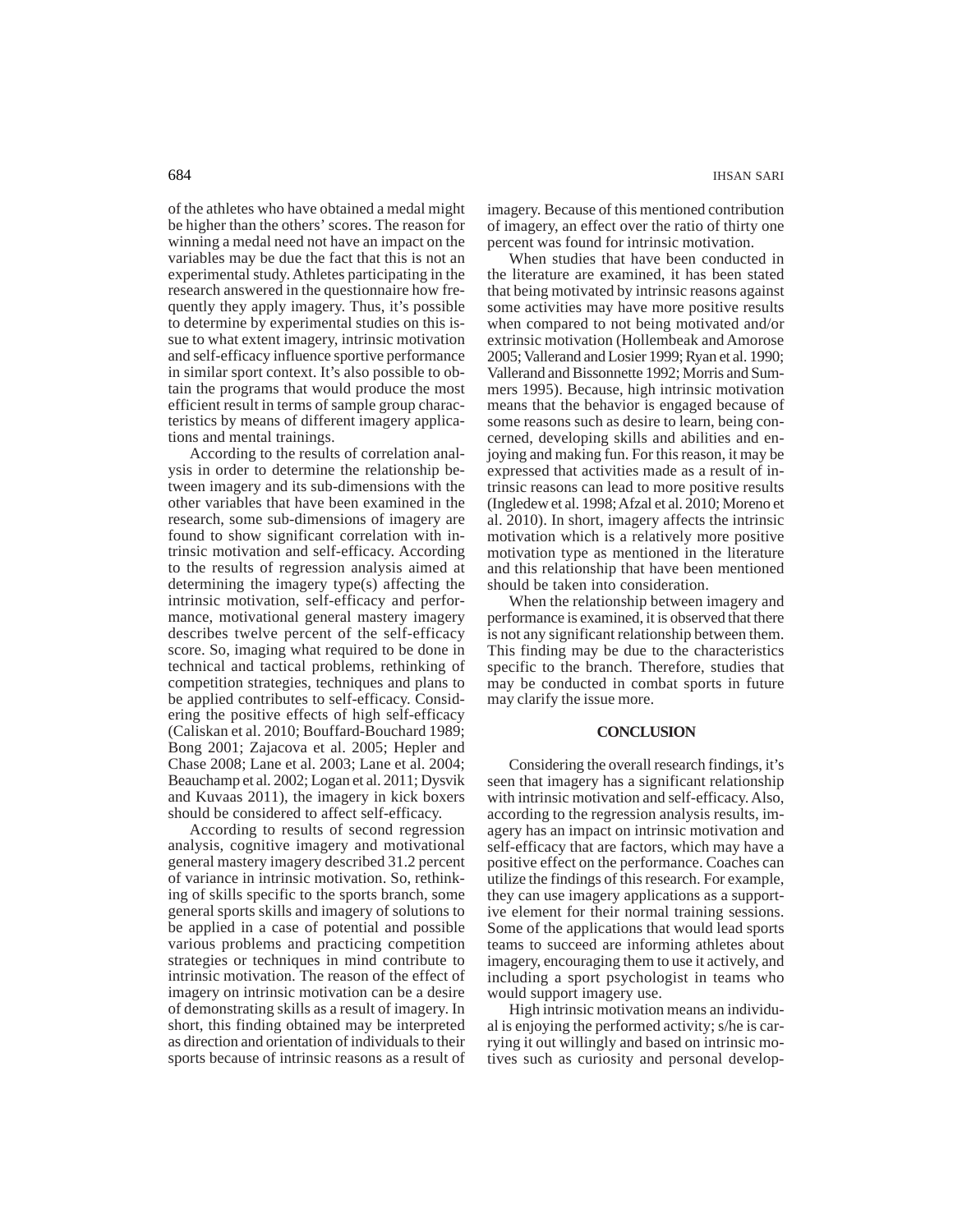ment. In addition, high self-efficacy can ensure positive changes such as expending more energy, skill development, putting more effort, believing in own skills, wanting to overcome difficulties and perceiving the ability to solve the faced problems. Therefore, in addition to physiological and neurological changes resulted from imagery trainings, positive changes in intrinsic motivation and self-efficacy, as a great advantage, would also contribute to multifaceted development in athletes.

### **RECOMMENDATIONS**

Studies to be conducted on this issue in the future may determine the other psychological factors, which play the role of intermediary between imagery and performance. Also, the relationship between imagery, performance and other psychological variables could be expressed more thoroughly as a result of future studies.

### **REFERENCES**

- Adams JS1965. Inequity in social exchange. In: L Berkowitz (Ed.): *Advances in Experimental Social Psychology.* Volume 2. New York: Academic Press, pp. 267-299.
- Afzal H, Imran A, Aslam KM, Kashif H 2010. A study of university students' motivation and its relationship with their academic performance. *International Journal of Business and Management*, 5(4): 80- 88.
- Ahmadi M, Namazizadeh M, Mokhtari P 2012. Perceived motivational climate, basic psychological needs and self determined motivation in youth male athletes. *World Applied Sciences Journal*, 16(9): 1189-1195.
- Akandere M, Bastug G, Akdogan Z 2009. The effects of the social environment and economical state on their towards sports in the male marathon racers. *Selcuk University Social Sciences Institute Journal*, 22: 459– 466.
- Aldemir YG, Bicer T, Kale EK 2014. The effect of imagery interventions on problem solving skill in elite athletes. *Journal of Sports and Performance Researches*, 5(2): 37-45.
- Alderfer CP 1972. *Existence, Relatedness, and Growth: Human Needs in Organizational Settings.* New York: Free Press.
- Altintas A, Akalan C 2008. Mental training and high performance. *Spormetre Journal of Physical Education and Sport Sciences*, 6(1): 39-43.
- Amorose AJ, Horn TS 2000. Intrinsic motivation: Relationships with collegiate athletes' gender, scholarship status, and perceptions of their coaches' behavior. *J Sport Exercise Psy*, 22: 63-84.
- Badami R, Vaez Mousavi M, Wulf G, Namazizadeh M 2011. Feedback after good versus poor trials affects

intrinsic motivation. *Res Q Exercise Sport*, 82(2): 360-364.

- Banack HR, Sabiston CM, Bloom GA 2011. Coach autonomy support, basic need satisfaction, and intrinsic motivation of paralympic athletes. *Res Q Exercise Sport*, 82(4): 722-730.
- Bandura A 1978. The self-system in reciprocal determinism. *Am Psycho*, 33(4): 344-358.
- Bandura A 1977. Self-efûcacy: Toward a unifying theory of behavior change. *Psychol Rev*, 84(2): 191– 215.
- Bandura A 1986. *Social Foundations of Thought and Action: A Social Cognitive Theory.* Englewood Cliffs, NJ: Prentice Hall.
- Bandura A 1989. Social cognitive theory. In: R Vasta (Ed.): *Annals of Child Development*. Volume 6. Greenwich, C. T.: Jai Press Ltd., pp. 1-60.
- Bandura A 1993.Perceived self-efficacy in cognitive development and functioning. *Educ Psychol*, 28(2): 117-148.
- Bandura A 2011. Social Cognitive Theory and Media Production. In Using the Media to Achieve Reproductive Health and Gender Equity (pp. 30-38). Shelburne, VT: Population Media Center. From <https:/ /www.populationmedia.org/wp-content/uploads/ 2014/11/UNFPA-English-web-ready-low-res.pdf> (Retrieved on 17 May 2015).
- Bandura A 1997. *Self-efficacy: The Exercise of Control.* New York: Freeman.
- Banks J, Mhunpiew N 2012. Authentic leadership, social cognitive theory, and character education: The transforming of theories into practices. *US-China Education Review B*, 12: 1002-1006.
- Bar-Eli M, Dreshman R, Blumenstein B, Weinstein Y 2001. The effect of mental training with biofeedback on the performance of young swimmers. *Appl Psychol-Int Rev*, 51(4): 567–581.
- Beauchamp M, Bray S, Albinson J 2002. Pre-competitive imagery, self-efficacy and performance in collegiate golfers. *J Sport Sci*, 20(9): 697-705.
- Bong M 2001. Role of self-efficacy and task-value in predicting college students' course performance and future enrollment intentions. *Contemp Educ Psychol,* 26(4): 553–570.
- Bouffard-Bouchard T 1989. Influence of self-efficacy on performance in a cognitive task. *J Soc Psycho,* 130(3): 353-363.
- Broeck A, Vansteenkiste M, Witte H, Soenens B, Lens W 2010. Capturing autonomy, competence, and relatedness at work: Construction and initial validation of the Work related Basic Need Satisfaction scale. *J Occup Organ Psych*, 83(4): 981-1002.
- Brouwers A, Tomic W 2000. A longitudinal study of teacher burnout and perceived self-efficacy in classroom management. *Teach Teach Educ*, 16(2): 239- 253.
- Caliskan S, Selcuk GS, Ozcan O 2010. Self-efficacy beliefs of physics student teachers': Effects of gender, class level and academic achievement. *Kastamonu Education Journal*, 18(2): 449-466.
- Canpolat AM, Cetinkalp ZK 2011. Relationship between perception of success and self-efficacy of secondary school student-athlete. *Selcuk University Journal of Physical Education and Sport Science*, 13(1):  $14 - 19$ .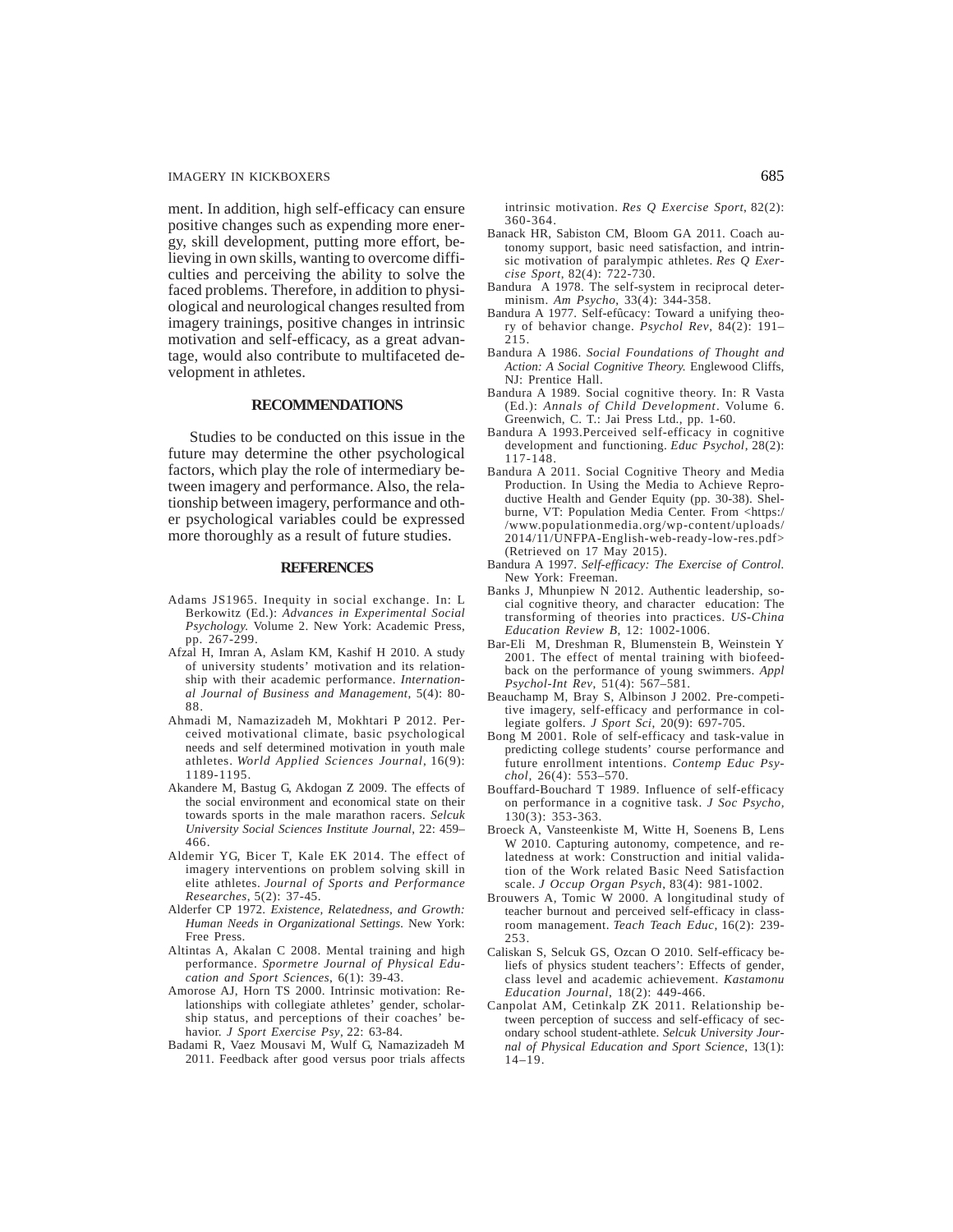- Carpenter WB 1894. *Principles of Mental Physiology*. 4<sup>th</sup> Edition. New York: Appleton.
- Carter L 2013. *Running in the Zone: Mental Toughness, Imagery, and Flow in First Time Marathon Runners.* PhD Thesis, Philadelphia: Temple University.
- Church AT, Katigbak MS, Locke KD, Zhang H, Shen J, de Jesús Vargas-Flores J et al. 2013. Need satisfaction and well-being testing self-determination theory in eight cultures. *J Cross Cult Psychol,* 44(4): 507-534.
- Cicek D 2005. *Motivation and Quality of Work Life (QWL) in Organizations: A Research About by Determining the Motivation Level of Managers in Public Organization and Developing Their QWL.* PhD Thesis*.* Turkey: Cukurova University.
- De Pero R, Minganti C, Pesce C, Capranica L, Piacentini MF 2013. The relationships between pre-competition anxiety, self-efficacy, and fear of injury in elite team gym athletes. *Kinesiology*, 45(1): 63-72.
- Deci EL, Ryan RM 2008. Self-determination theory: A macrotheory of human motivation, development, and health. *Can Psychol*, 49(3): 182-185.
- Deci EL, Ryan RM 2000. The "what" and "why" of goal pursuits: Human needs and the self-determination of behavior*. Psychoanal Inq,* 11(4): 227-268.
- Deci EL, Ryan RM 1985. *Intrinsic Motivation and Selfdetermination in Human Behavior*. New York: Plenum Press.
- DeFreese JD, Smith AL 2013. Teammate social support, burnout, and self-determined motivation in collegiate athletes. *Psychol Sport Exerc*, 14(2): 258- 265.
- Dysvik A, Kuvaas B 2011. Intrinsic motivation as a moderator on the relationship between perceived job autonomy and work performance. *Eur J Work Organ Psy*, 20(3): 367-387.
- Emir S, Kanli E 2009. Examining primary school teachers' strategies to attain students' motivation. *Hasan Âli Yücel Egitim Fakültesi Dergisi*, 12(2): 63-79.
- Giacobbi Jr PR, Hausenblas HA, Penfield RD 2005. Further refinements in the measurement of exercise imagery: The exercise imagery inventory. *Measurement in Physical Education and Exercise Science*, 9(4): 251-266.
- Gillet N, Vallerand RJ, Amoura S, Baldes B 2010. Influence of coaches' autonomy support on athletes' motivation and sport performance: A test of the hierarchical model of intrinsic and extrinsic motivation. *Psychol Sport Exerc*, 11(2): 155-161.
- Hagger MS, Chatzisarantis NL 2007. *Intrinsic Motivation and Self-determination in Exercise and Sport*. Champaigne, IL: Human Kinetics.
- Hall CR, Mack D, Paivio A, Hausenblas H 1998. Imagery use by athletes: Development of the sport imagery questionnaire. *Int J Sport Psychol,* 29(1): 73- 89.
- Hall CR, Munroe-Chandler KJ, Cumming J, Law B, Ramsey R, Murphy L 2009. Imagery and observational learning use and their relationship to sport confidence. *J Sport Sci*, 27(4): 327-337.
- Harrison AW, Rainer RK, Hochwarter WA, Hompson KR 1997. Testing the self-efficacy-performance linkage of social-cognitive theory. *J Soc Psychol*, 137(1): 79–87.
- Heider F 1958. *The Psychology of Interpersonal Relations*. New York: Wiley.
- Henson RK, Kogan LR, Vacha-Haase T 2001. A reliability generalization study of the teacher efficacy scale and related instruments. *Educ Psychol Meas*, 61(3): 404-420.
- Hepler T, Chase MA 2008. Relationship between decision-making self-efficacy, task self-efficacy, and the performance of a sport skill. *J Sport Sci*, 26(6): 603–610.
- Herzberg Fredrick 1966. *Work and the Nature of Man.* New York: World Publishing.
- Hollembeak J, Amorose AJ 2005. Perceived coaching behaviors and college athletes' intrinsic motivation: A test of self-determination theory. *J Appl Sport Psychol,* 17(1):20-36.
- Hull CL 1951. *Essentials of Behavior.* New Haven: Yale University Press.
- Ikizler C, Karagozoglu C 1997. *Sporda Basarinin Psikolojisi*. 3rd Edition. Turkey: Alfa Basim Yayim Dagitim.
- Ingledew DK, Markland D, Medley AR 1998. Exercise motives and stages of change. *J Health Psychol*, 3(4): 477-489.
- Jeannerod M 1994. The representing brain: Neural correlates of motor intention and imagery*. Behav Brain Sci*, 17(02): 187-202.
- Jenny O, Munroe-Chandler KJ, Hall CR, Hall ND 2014. Using motivational general-mastery imagery to improve the self-efficacy of youth squash players. *J Appl Sport Psychol*, 26(1): 66-81.
- Jones L, Viamontes GI 2010. Practical applications of mind-body phenomena: The modulation of motor performance by action visualization. *Psychiat Ann,* 40(8): 381-387.
- Kanthack TFD, Bigliassi M, Vieira LF, Altimari LR 2014. Acute effect of motor imagery on basketball players' free throw performance and self-efficacy. *Revista Brasileira de Cineantropometria and Desempenho Humano*, 16(1): 47-57.
- Karageorghis CI, Terry PC 2010. *Inside Sport Psychology*. Champaign/USA: Human Kinetics.
- Kazak Z 2004. A study on reliability and validity of "The sport motivation scale –SMS-" for Turkish athletes. *Hacettepe Journal of Sport Sciences*, 15(4): 191-206.
- Keegan R, Spray C, Harwood C, Lavallee D 2010. The motivational atmosphere in youth sport: Coach, parent, and peer influences on motivation in specializing sport participants. *J Appl Sport Psychol*,  $22(1)$ : 87-105.
- Kiremit HO, Gokler I 2010. Comparison of preservice science teachers' self-efficacy beliefs in teaching biology. *Pamukkale University Journal of Education*, 27: 41-54.
- Kizildag E 2007. Imagery types of athletes from different sports. Master Thesis. Turkey: Mersin University.
- Konter E 1995. *Sporda Motivasyon.* Izmir/Turkey: Saray Medical Publishing.
- Lane A, Hall R, Lane J 2004. Self-efficacy and statistics performance among sport studies students. *Teach High Educ*, 9(4): 435-448.
- Lane AM, Devonport TJ, Milton KE, Williams LC 2003. Self-efficacy and dissertation performance among sport students. *J Hosp Leis Sport To*, 2(2): 59-66.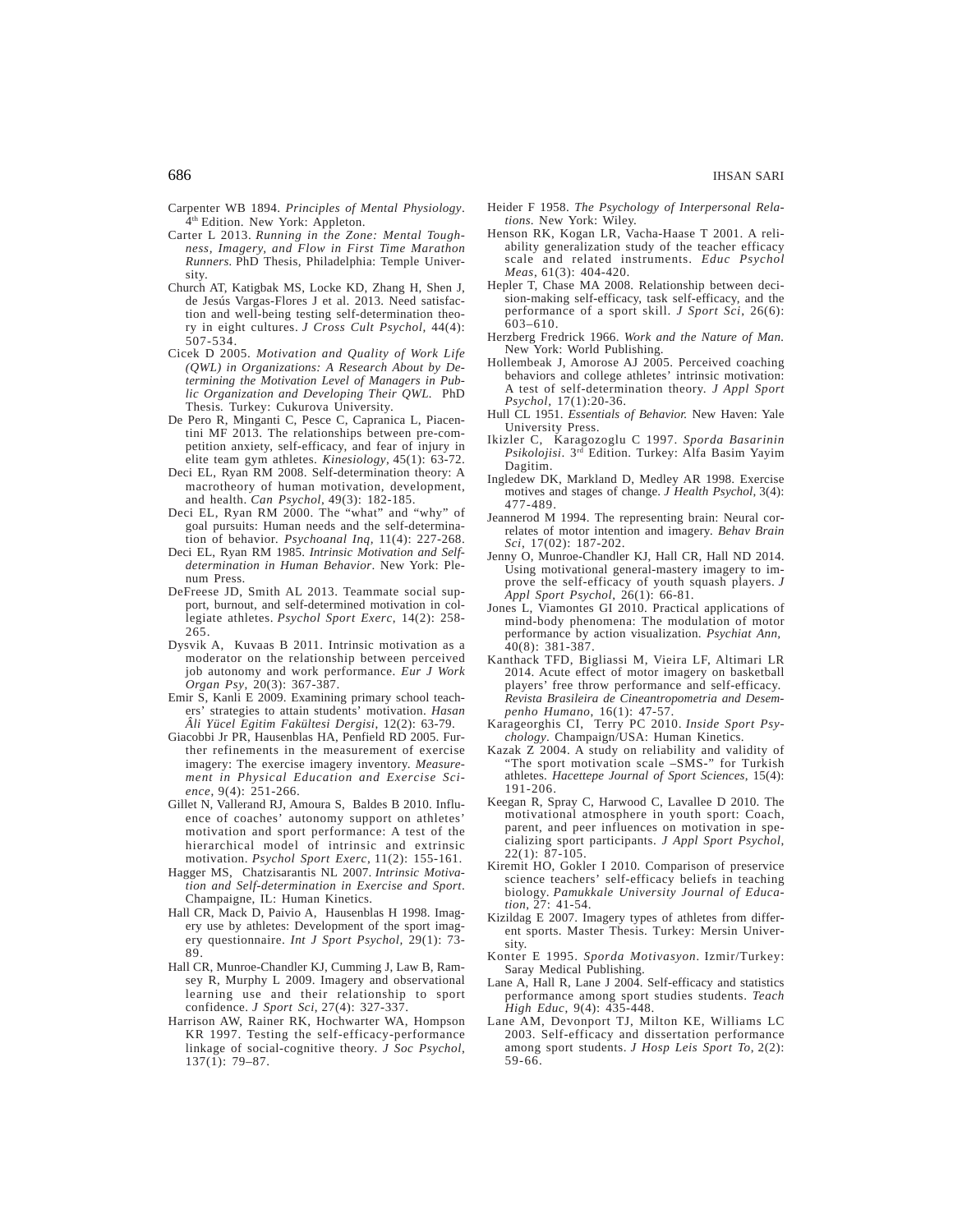- Lang PJ 1977. Imagery in therapy: An information processing analysis of fear. *Behav Ther*, 8(5): 862- 886.
- Leaper C, Friedman CK 2007*.* The socialization of gender. In: JE Grusec, PD Hastings (Eds.): *Handbook of Socialization: Theory and Research.* New York: Guilford, pp. 561e587.
- Li F, Harmer P 1996. Testing the simplex assumption underlying the sport motivation scale: A structural equation modeling analysis. *Res Q Exercise Sport*,  $67(4)$ : 396-405.
- Lirgg CD 1991. Gender differences in self-confidence in physical activity: A meta-analysis of recent studies*. J Sport Exercise Psy*, 13(3): 294–310.
- Locke EA 1968. Toward a theory of task motivation and incentives. *Organ Behav Hum Perf*, 3(2): 157- 189.
- Logan S, Medford E, Hughes N 2011. The importance of intrinsic motivation for high and low ability readers' reading comprehension performance. *Learn Individ Differ*, 21(1): 124-128.
- MacIntyre TE, Moran AP 2007. A qualitative investigation of meta-imagery processes and imagery direction among elite athletes. *Journal of Imagery Research in Sport and Physical Activity*, 2(1): 1-20.
- Mamassis G, Dogamis G 2004. The effects of a mental training program on juniors pre-competitive anxiety, self-confidence, and tennis performance. *J Appl Sport Psychol*, 16(2): 118-137.
- Martin KA, Hall CR 1995. Using mental imagery to enhance intrinsic motivation. *J Sport Exercise Psy*, 17(1): 54-69.
- Maslow AH 1954. *Motivation and Personality.* New York: Harper and Row, Publishers.
- McClelland DC 1961. *Achieving Society*. New York: Van Nostrand-Rheinhold.
- Moraru CE, Radu LE, Grosu EF, Puni AR 2015. Influence of mental training on the execution technique in rhythmic gymnastics. *Global Journal on Humanities and Social Sciences,* 1: 176-181.
- Moreno JA, González-Cutre D, Martín-Albo J, Cervelló E 2010. Motivation and performance in physical education: An experimental test. *J Sport Sci Med,* 9(1): 79-85.
- Moritz S, Hall C, Martin K, Vadocz E 1996. What are conûdent athletes imaging? An examination of image content. *Sport Psychol*, 10: 171-179.
- Moritz SE, Feltz DL, Fahrbach KR, Mack DE 2000. Therelation of self-efûcacy measures to sport performance: A meta-analytic review. *Res Q Exercise Sport*, 71(3): 280–294.
- Morris T, Summers J 1995. *Sport Psychology: Theory, Applications and Issues*. Queensland/Australia: John Wiley and Sons.
- Morris T, Spittle M, Watt AP 2005. *Imagery in Sport*. Champaign: Human Kinetics.
- Mouratidis A, Michou A 2011. Perfectionism, self-determined motivation, and coping among adolescent athletes. *Psychol Sport Exerc*, 12(4): 355-367.
- Munroe-Chandler K, Hall C, Fishburne G 2008. Playing with confidence: The relationship between imagery use and self-confidence and self-efficacy in youth soccer players. *J Sport Sci*, 26(14): 1539- 1546.
- Murray HA 1938. *Exploration in Personality.* New York: Oxford University Press.
- Nyberg L, Eriksson J, Larsson A, Marklund P 2006 Learning by doing versus learning by thinking: An fMRI study of motor and mental training. *Neuropsychologia*, 44(5): 711–717.
- Ozdal M, Akcan F, Abakay U, Daglioglu O 2013. Effect of video-assisted mental training program on shooting skills in soccer. *Journal of Sports and Performance Researches*, 4(2): 40-46.
- Paivio A 1975. Coding distinctions and repetition effects in memory. In: GH Bower (Ed.): *The Psychology of Learning and Motivation*. New York: Academic Press, pp. 179–214.
- Pajares F 2002. Gender and perceived self-efficacy in self-regulated learning. *Theor Pract,* 41(2): 116-125.
- Parkerson E 2015. Using a Motivational General-Mastery Imagery Intervention to Improve the Self-Efficacy of Youth Gymnasts. Master Dissertation Submitted to West Virginia University. From <http:// digitalcommons.georgiasouthern.edu/etd.> (Retrieved on 17 May 2015).
- Pelletie, LG, Fortier M, Vallerand R, Tuson K, Briere N, Blais M 1995. Toward a new measure of intrinsic motivation, extrinsic motivation, and amotivation in sports: The Sport Motivational Scale (SMS). *J Sport Exercise Psy*, 17: 35–53.
- Porter LW, Lawler EE 1968. *Managerial Attitudes and Performance.* Homewood: Irwin-Dorsey.
- Porter LW, Lawler EE, Hackman JR 1975. *Behavior in Organizations.* New York: McGraw-Hill.
- Richardson A 1967. Mental practice: A review and discussion part II. *Res Q Exercise Sport*, 38(2): 263- 273.
- Ruiz-Juan F, Sancho AZ 2012. Predictor variables of motivation on Spanish master athletes. *Journal of Human Sport and Exercise*, 7(3): 617-628.
- Ryan RM, Connell JP, Plant RW 1990. Emotions in non-directed text learning. *Learn Individ Differ*, 2(1):  $1 - 17$ .
- Ryan RM, Deci EL 2002. An overview of self-determination theory: An organismic dialectical perspective. In: EL Deci, RM Ryan (Eds.): *Handbook of Self-determination Research.* Rochester, NY: The University of Rochester Press, pp. 3e33.
- Sackett RS 1934. The influence of symbolic rehearsal upon the retention of a maze habit. *J Gen Psychol*, 10(2): 376-398.
- Schunk D, Pajares F 2001.The development of academic self-efficacy. In: A Wigfield, J Eccles (Eds.): *Development of Achievement Motivation.* San Diego, CA: Academic Press, pp. 16-31.
- Sherer M, Maddux JE, Mercandante B, Prentice-Dunn S, Jacobs B, Rogers RW 1982. The self-efficacy scale: Construction and validation. *Psychol Rep*, 51(2): 663-671.
- Short SE, Afremow J, Overby L 2001. Using mental imagery to enhance children's motor performance. *Journal of Physical Education, Recreation and Dance*, 72(2): 19-23.
- Solso RL 1991.*Cognitive Psychology.* 3rd Edition. Boston/USA: Allyn and Bacon
- Stanley DM, Cumming J, Standage M, Duda JL 2012. Images of exercising: Exploring the links between exercise imagery use, autonomous and controlled motivation to exercise, and exercise intention and behavior. *Psychol Sport Exerc*, 13(2): 133-141.